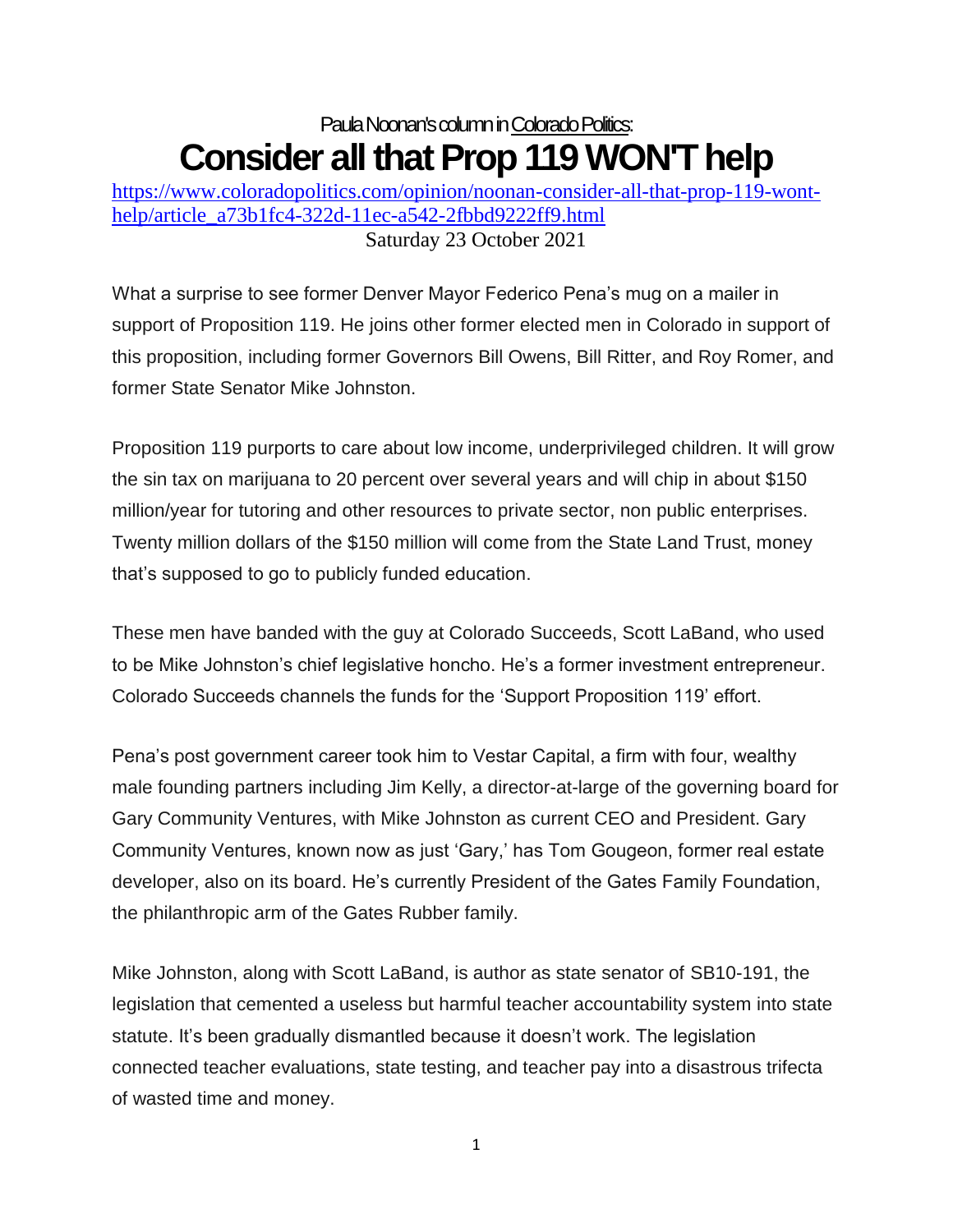'Gary' has pitched \$1.45 million of \$1.8 million to get Proposition 119 passed. That in itself is bad. It shows the power of rich 'philanthropists' to dominate public policy in this state. Sam Gary made his money in oil. Jim Kelly makes his money investing in companies he hopes will make money for his investors. Tom Gougeon made a lot of his money with the Belmont redevelopment in Lakewood.

What these rich guys have in common is making lots of money off the public and private sector, and now getting us, the citizens of Colorado, to fund what they should be paying for through income tax policy to support public education. Are we suckers or what?

There's a reason to note the almost universally wealthy maleness of these leaders of Proposition 119. The target of this \$150 million tossed to the private sector is supposedly poor kids, many of whom are Black and Hispanic. These rich guys believe that public schools, mostly served by women teachers, have failed these kids. Their solution: capitalism and the brilliant wonder of the markets.

Let's step back and ask ourselves a fundamental question: when has capitalism and the brilliant wonder of markets done anything for poor people? And when was the last time that capitalists went all out to support public programs to help women's incomes?

This is how the recurring, annual \$150 million in marijuana sin taxes will NOT be spent. It won't be allocated to rural school districts that need about \$35 million/year to offer new teachers a \$40,000/year salary.

The money won't be used to provide more special education and other services for our woefully underfunded special ed programs. The money won't be used for anti-COVID physical improvements to schools. It won't be used to offset the transportation problems districts have in recruiting drivers to get kids to school, yet alone to go on field trips.

The money won't be used to offset the now \$10 billion in underfunding schools have endured since the state essentially dumped Amendment 23 in the constitution. And this money will be off the table for supporting public education in the future.

2